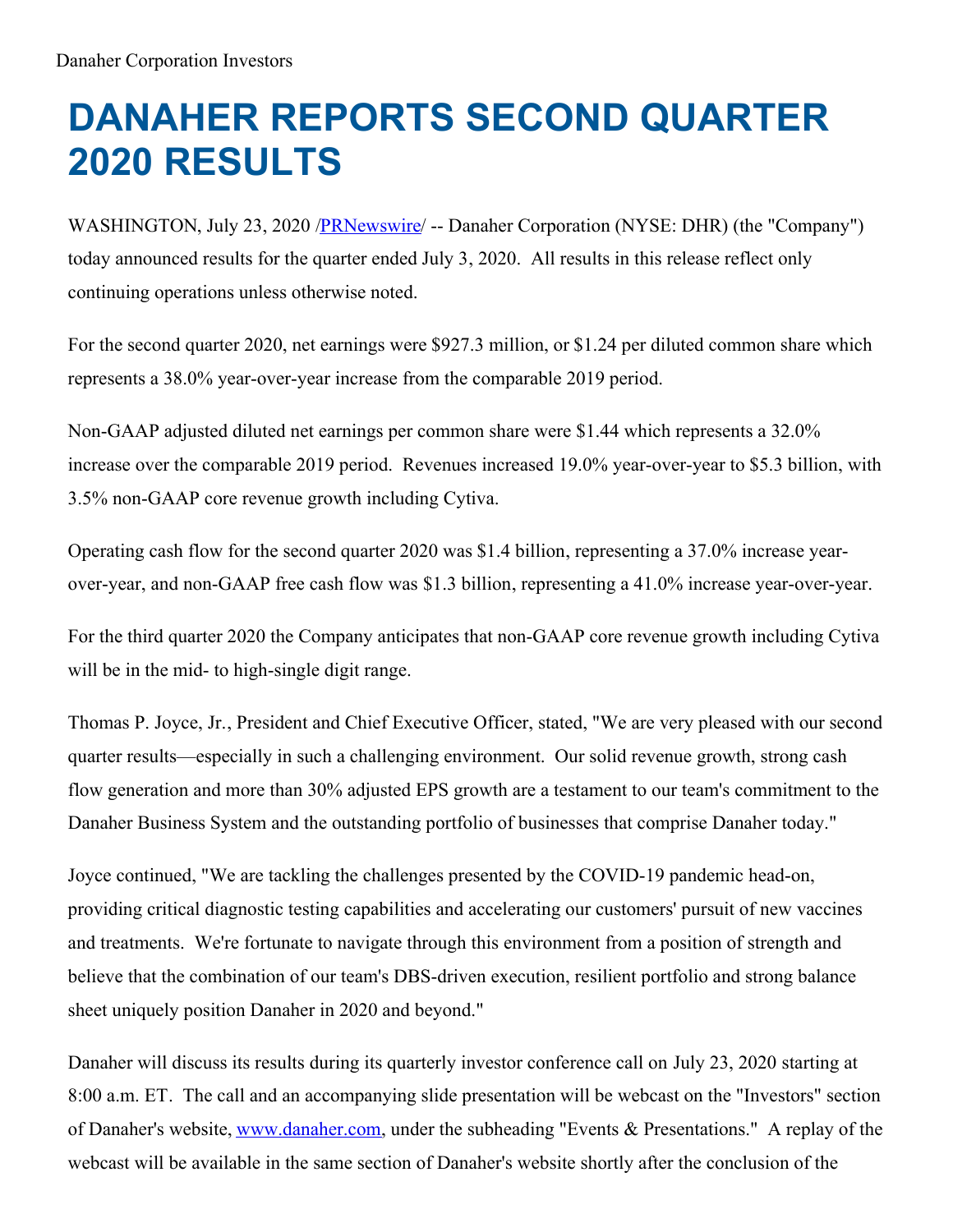presentation and will remain available until the next quarterly earnings call.

The conference call can be accessed by dialing 866-503-8675 within the U.S. or by dialing +1 786-815- 8792 outside the U.S. a few minutes before the 8:00 a.m. ET start and telling the operator that you are dialing in for Danaher's earnings conference call (access code 5251859). A replay of the conference call will be available shortly after the conclusion of the call and until August 6, 2020. You can access the replay dial-in information on the "Investors" section of Danaher's website under the subheading "Events & Presentations." In addition, presentation materials relating to Danaher's results have been posted to the "Investors" section of Danaher's website under the subheading "Quarterly Earnings."

#### **ABOUT DANAHER**

Danaher is a global science and technology innovator committed to helping its customers solve complex challenges and improving quality of life around the world. Its family of world class brands has leadership positions in the demanding and attractive health care, environmental and applied end-markets. With more than 20 operating companies, Danaher's globally diverse team of approximately 67,000 associates is united by a common culture and operating system, the Danaher Business System, and its Shared Purpose, *Helping Realize Life's Potential*. For more information, please visit [www.danaher.com](https://c212.net/c/link/?t=0&l=en&o=2865360-1&h=4027577113&u=http%3A%2F%2Fwww.danaher.com%2F&a=www.danaher.com).

#### **NON-GAAP MEASURES**

In addition to the financial measures prepared in accordance with generally accepted accounting principles (GAAP), this earnings release also contains non-GAAP financial measures. Calculations of these measures, the reasons why we believe these measures provide useful information to investors, a reconciliation of these measures to the most directly comparable GAAP measures and other information relating to these non-GAAP measures are included in the supplemental reconciliation schedule attached.

#### **FORWARD-LOOKING STATEMENTS**

Statements in this release that are not strictly historical, including statements regarding the Company's anticipated third quarter financial performance, the Company's contributions to the response to the COVID-19 pandemic, the positioning of the Company's portfolio, the Company's differentiation and any other statements regarding events or developments that we believe or anticipate will or may occur in the future are "forward-looking" statements within the meaning of the federal securities laws. There are a number of important factors that could cause actual results, developments and business decisions to differ materially from those suggested or indicated by such forward-looking statements and you should not place undue reliance on any such forward-looking statements. These factors include, among other things, the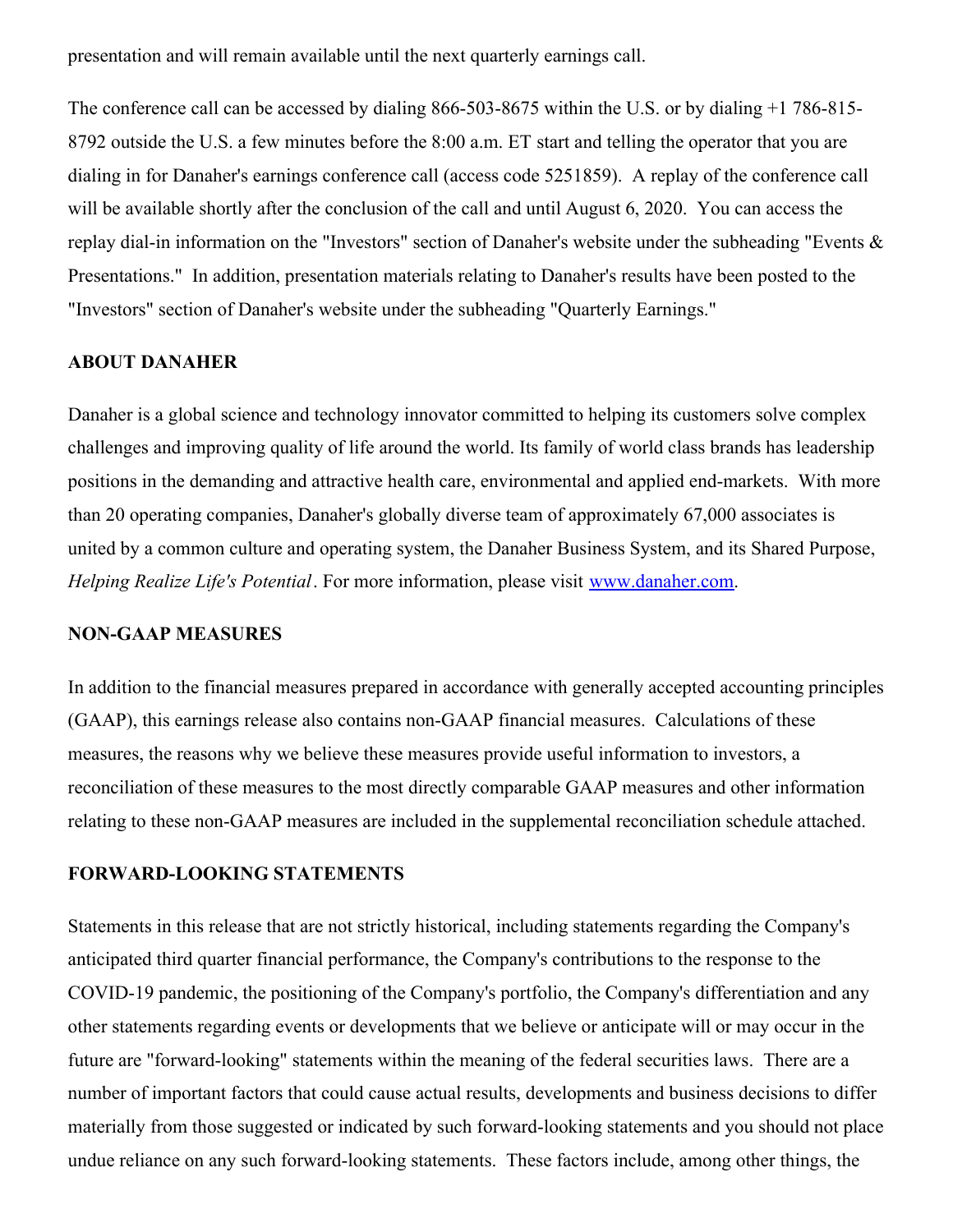highly uncertain and unpredictable severity, magnitude and duration of the COVID-19 pandemic (and the related governmental, business and community responses thereto) on our business, results of operations and financial condition, Danaher's ability to successfully integrate the operations and employees of the Biopharma business Danaher acquired from General Electric Company (now known as Cytiva) with Danaher's existing business, the ability to realize anticipated financial, tax and operational synergies and benefits from such acquisition, Cytiva's performance and maintenance of important business relationships, the impact of our debt obligations (including the debt incurred to finance the acquisition of Cytiva) on our operations and liquidity, deterioration of or instability in the economy, the markets we serve and the financial markets (including as a result of the COVID-19 pandemic), developments and uncertainties in U.S. policy stemming from the U.S. administration, such as changes in U.S. trade and tariff policies and the reaction of other countries thereto, contractions or growth rates and cyclicality of markets we serve, competition, our ability to develop and successfully market new products and technologies and expand into new markets, the potential for improper conduct by our employees, agents or business partners, our compliance with applicable laws and regulations (including regulations relating to medical devices and the health care industry), the results of our clinical trials and perceptions thereof, our ability to effectively address cost reductions and other changes in the health care industry, our ability to successfully identify and consummate appropriate acquisitions and strategic investments and successfully complete divestitures and other dispositions, our ability to integrate the businesses we acquire and achieve the anticipated benefits of such acquisitions, contingent liabilities relating to acquisitions, investments and divestitures (including tax-related and other contingent liabilities relating to past and future IPOs, split-offs or spinoffs), security breaches or other disruptions of our information technology systems or violations of data privacy laws, the impact of our restructuring activities on our ability to grow, risks relating to potential impairment of goodwill and other intangible assets, currency exchange rates, tax audits and changes in our tax rate and income tax liabilities, changes in tax laws applicable to multinational companies, litigation and other contingent liabilities including intellectual property and environmental, health and safety matters, the rights of the United States government to use, disclose and license certain intellectual property we license if we fail to commercialize it, risks relating to product, service or software defects, product liability and recalls, risks relating to product manufacturing, our relationships with and the performance of our channel partners, uncertainties relating to collaboration arrangements with third-parties, commodity costs and surcharges, our ability to adjust purchases and manufacturing capacity to reflect market conditions, reliance on sole sources of supply, the impact of deregulation on demand for our products and services, labor matters, international economic, political, legal, compliance and business factors (including the impact of the United Kingdom's separation from the EU and uncertainty relating to the terms of such separation), disruptions relating to man-made and natural disasters (including pandemics such as COVID-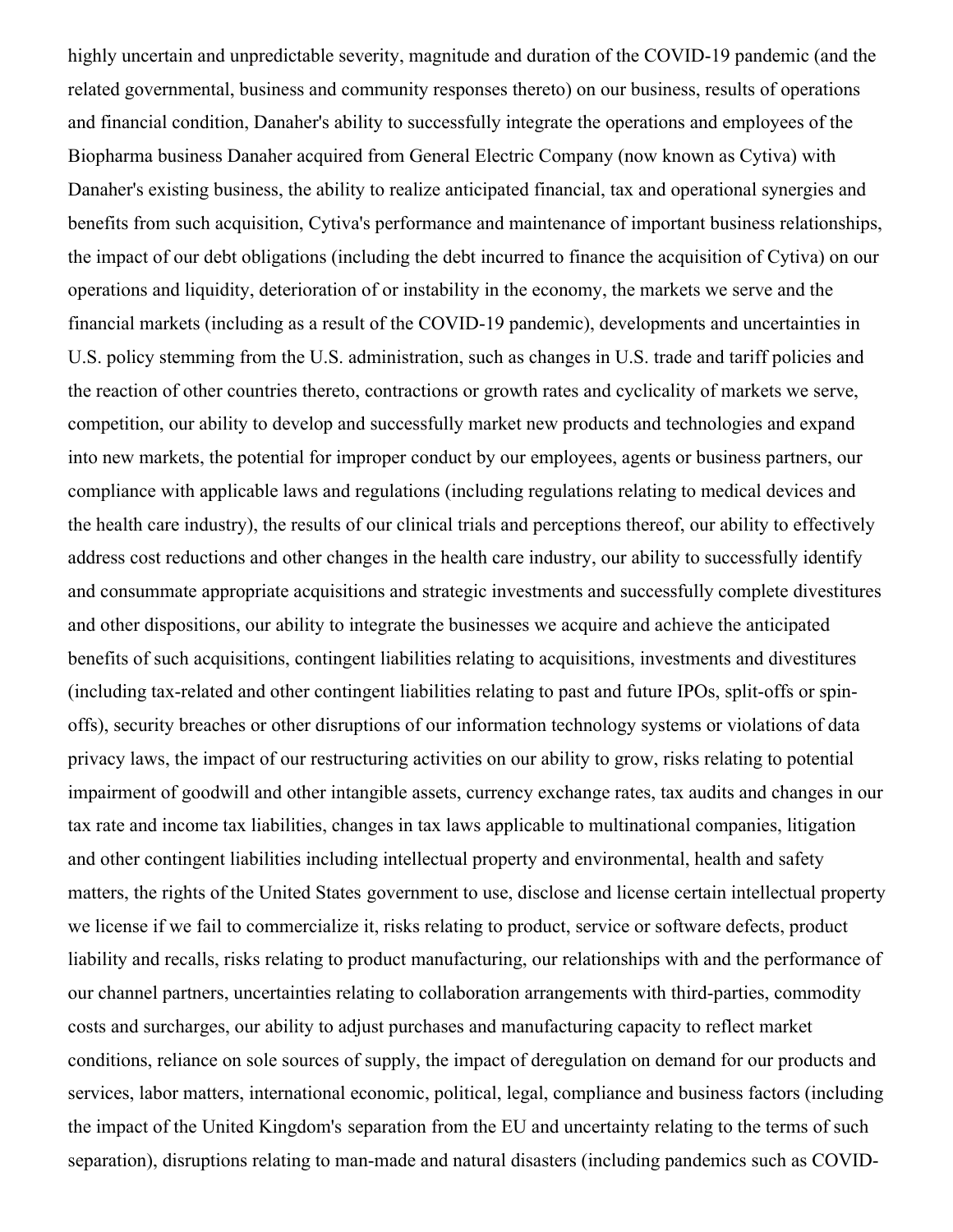19) and pension plan costs. Additional information regarding the factors that may cause actual results to differ materially from these forward-looking statements is available in our SEC filings, including our 2019 Annual Report on Form 10-K, our first and second quarter 2020 Quarterly Reports on Form 10-Q and our Prospectus Supplement filed with the SEC on April 6, 2020 pursuant to Rule 424(b)(5) under the Securities Act of 1933, as amended. These forward-looking statements speak only as of the date of this release and except to the extent required by applicable law, the Company does not assume any obligation to update or revise any forward-looking statement, whether as a result of new information, future events and developments or otherwise.

#### **DANAHER CORPORATION AND SUBSIDIARIES CONSOLIDATED CONDENSED STATEMENTS OF EARNINGS (unaudited) (\$ and shares in millions, except per share amounts)**

|                                                           |                     | <b>Three-Month Period Ended</b> | <b>Six-Month Period Ended</b> |                         |  |  |
|-----------------------------------------------------------|---------------------|---------------------------------|-------------------------------|-------------------------|--|--|
|                                                           | <b>July 3, 2020</b> | June 28, 2019                   | <b>July 3, 2020</b>           | June 28, 2019           |  |  |
| <b>Sales</b>                                              | 5,297.4<br>\$       | 4,444.5<br>$\mathbb{S}$         | $\mathbb{S}$<br>9,640.5       | $\mathbb{S}$<br>8,664.7 |  |  |
| Cost of sales                                             | (2, 444.8)          | (1,960.7)                       | (4,345.1)                     | (3,826.0)               |  |  |
| Gross profit                                              | 2,852.6             | 2,483.8                         | 5,295.4                       | 4,838.7                 |  |  |
| Operating costs:<br>Selling, general<br>and               |                     |                                 |                               |                         |  |  |
| administrative<br>expenses<br>Research and<br>development | (1,685.4)           | (1,390.0)                       | (3, 143.7)                    | (2,757.7)               |  |  |
| expenses                                                  | (322.6)             | (282.1)                         | (609.6)                       | (549.6)                 |  |  |
| Operating profit                                          | 844.6               | 811.7                           | 1,542.1                       | 1,531.4                 |  |  |
| Nonoperating<br>income (expense):<br>Other (expense)      |                     |                                 |                               |                         |  |  |
| income, net                                               | (0.7)               | 5.0                             | (2.2)                         | 10.1                    |  |  |
| Gain on sale of                                           |                     |                                 |                               |                         |  |  |
| product lines                                             | 454.6               |                                 | 454.6                         |                         |  |  |
| Interest expense                                          | (78.6)              | (19.7)                          | (126.0)                       | (40.2)                  |  |  |
| Interest income                                           | 1.0                 | 26.2                            | 63.5                          | 41.9                    |  |  |
| Earnings from<br>continuing<br>operations before          |                     |                                 |                               |                         |  |  |
| income taxes                                              | 1,220.9             | 823.2                           | 1,932.0                       | 1,543.2                 |  |  |
| Income taxes                                              | (293.6)             | (146.8)                         | (409.6)                       | (534.5)                 |  |  |
| Net earnings from<br>continuing                           |                     |                                 |                               |                         |  |  |
| operations<br>Earnings from                               | 927.3               | 676.4                           | 1,522.4                       | 1,008.7                 |  |  |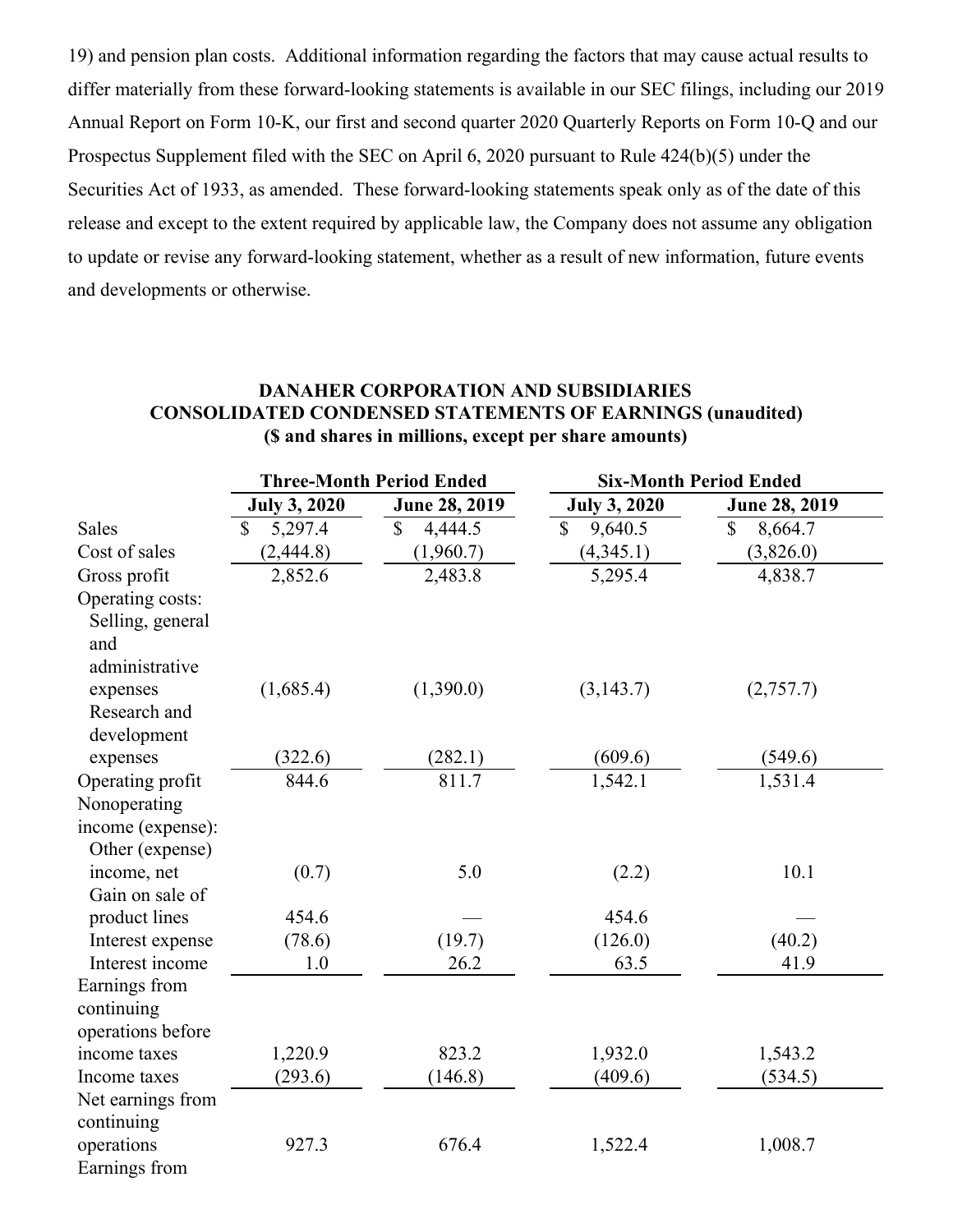| discontinued       |                                                                       |        |                           |        |     |                           |         |     |                           |         |     |
|--------------------|-----------------------------------------------------------------------|--------|---------------------------|--------|-----|---------------------------|---------|-----|---------------------------|---------|-----|
| operations, net of |                                                                       |        |                           |        |     |                           |         |     |                           |         |     |
| income taxes       |                                                                       |        |                           | 54.9   |     |                           |         |     |                           | 56.4    |     |
| Net earnings       |                                                                       | 927.3  |                           | 731.3  |     |                           | 1,522.4 |     |                           | 1,065.1 |     |
| Mandatory          |                                                                       |        |                           |        |     |                           |         |     |                           |         |     |
| convertible        |                                                                       |        |                           |        |     |                           |         |     |                           |         |     |
| preferred stock    |                                                                       |        |                           |        |     |                           |         |     |                           |         |     |
| dividends          |                                                                       | (34.6) |                           | (22.7) |     |                           | (54.2)  |     |                           | (29.2)  |     |
| Net earnings       |                                                                       |        |                           |        |     |                           |         |     |                           |         |     |
| attributable to    |                                                                       |        |                           |        |     |                           |         |     |                           |         |     |
| common             |                                                                       |        |                           |        |     |                           |         |     |                           |         |     |
| stockholders       | $\boldsymbol{\mathsf{S}}$                                             | 892.7  | $\boldsymbol{\mathsf{S}}$ | 708.6  |     | $\boldsymbol{\mathsf{S}}$ | 1,468.2 |     | $\boldsymbol{\mathsf{S}}$ | 1,035.9 |     |
| Net earnings per   |                                                                       |        |                           |        |     |                           |         |     |                           |         |     |
| common share       |                                                                       |        |                           |        |     |                           |         |     |                           |         |     |
| from continuing    |                                                                       |        |                           |        |     |                           |         |     |                           |         |     |
| operations:        |                                                                       |        |                           |        |     |                           |         |     |                           |         |     |
| <b>Basic</b>       | $\mathbb{S}% _{t}\left( t\right) \equiv\mathbb{S}_{t}\left( t\right)$ | 1.27   | $\boldsymbol{\mathbb{S}}$ | 0.91   |     | \$                        | 2.09    | (b) | $\mathcal{S}$             | 1.37    |     |
| Diluted            | \$                                                                    | 1.24   | $\mathsf{\$}$             | 0.90   |     | $\sqrt{\frac{2}{\pi}}$    | 2.06    | (b) | $\mathcal{S}$             | 1.36    |     |
| Net earnings per   |                                                                       |        |                           |        |     |                           |         |     |                           |         |     |
| common share       |                                                                       |        |                           |        |     |                           |         |     |                           |         |     |
| from discontinued  |                                                                       |        |                           |        |     |                           |         |     |                           |         |     |
| operations:        |                                                                       |        |                           |        |     |                           |         |     |                           |         |     |
| <b>Basic</b>       | \$                                                                    |        | $\boldsymbol{\mathbb{S}}$ | 0.08   |     | $\boldsymbol{\mathbb{S}}$ |         |     | $\boldsymbol{\mathsf{S}}$ | 0.08    |     |
| Diluted            | \$                                                                    |        | $\sqrt{\frac{2}{\pi}}$    | 0.08   |     | \$                        |         |     | $\sqrt{\frac{2}{\pi}}$    | 0.08    |     |
| Net earnings per   |                                                                       |        |                           |        |     |                           |         |     |                           |         |     |
| common share:      |                                                                       |        |                           |        |     |                           |         |     |                           |         |     |
| <b>Basic</b>       | \$                                                                    | 1.27   | $\mathbb S$               | 0.99   |     | \$                        | 2.09    | (b) | $\mathbb{S}$              | 1.45    |     |
| Diluted            | $\overline{\mathbb{S}}$                                               | 1.24   | $\mathbb{S}$              | 0.97   | (a) | $\mathbb{S}$              | 2.06    | (b) | $\mathbb{S}$              | 1.43    | (a) |
| Average common     |                                                                       |        |                           |        |     |                           |         |     |                           |         |     |
| stock and          |                                                                       |        |                           |        |     |                           |         |     |                           |         |     |
| common             |                                                                       |        |                           |        |     |                           |         |     |                           |         |     |
| equivalent shares  |                                                                       |        |                           |        |     |                           |         |     |                           |         |     |
| outstanding:       |                                                                       |        |                           |        |     |                           |         |     |                           |         |     |
| <b>Basic</b>       |                                                                       | 705.1  |                           | 717.6  |     |                           | 701.1   |     |                           | 712.6   |     |
| Diluted            |                                                                       | 718.2  |                           | 727.9  |     |                           | 713.1   |     |                           | 723.2   |     |

 $(a)$  Net earnings per common share does not add due to rounding.

(b) Net earnings per common share amounts for the relevant three-month periods do not add to the sixmonth period amounts due to rounding.

This information is presented for reference only. A complete copy of Danaher's Form 10-Q financial

statements is available on the Company's website [\(www.danaher.com](https://c212.net/c/link/?t=0&l=en&o=2865360-1&h=4027577113&u=http%3A%2F%2Fwww.danaher.com%2F&a=www.danaher.com)).

## **DANAHER CORPORATION RECONCILIATION OF GAAP TO NON-GAAP FINANCIAL MEASURES**

# **Adjusted Diluted Net Earnings Per Common Share from Continuing Operations 1**

#### **Three-Month Period**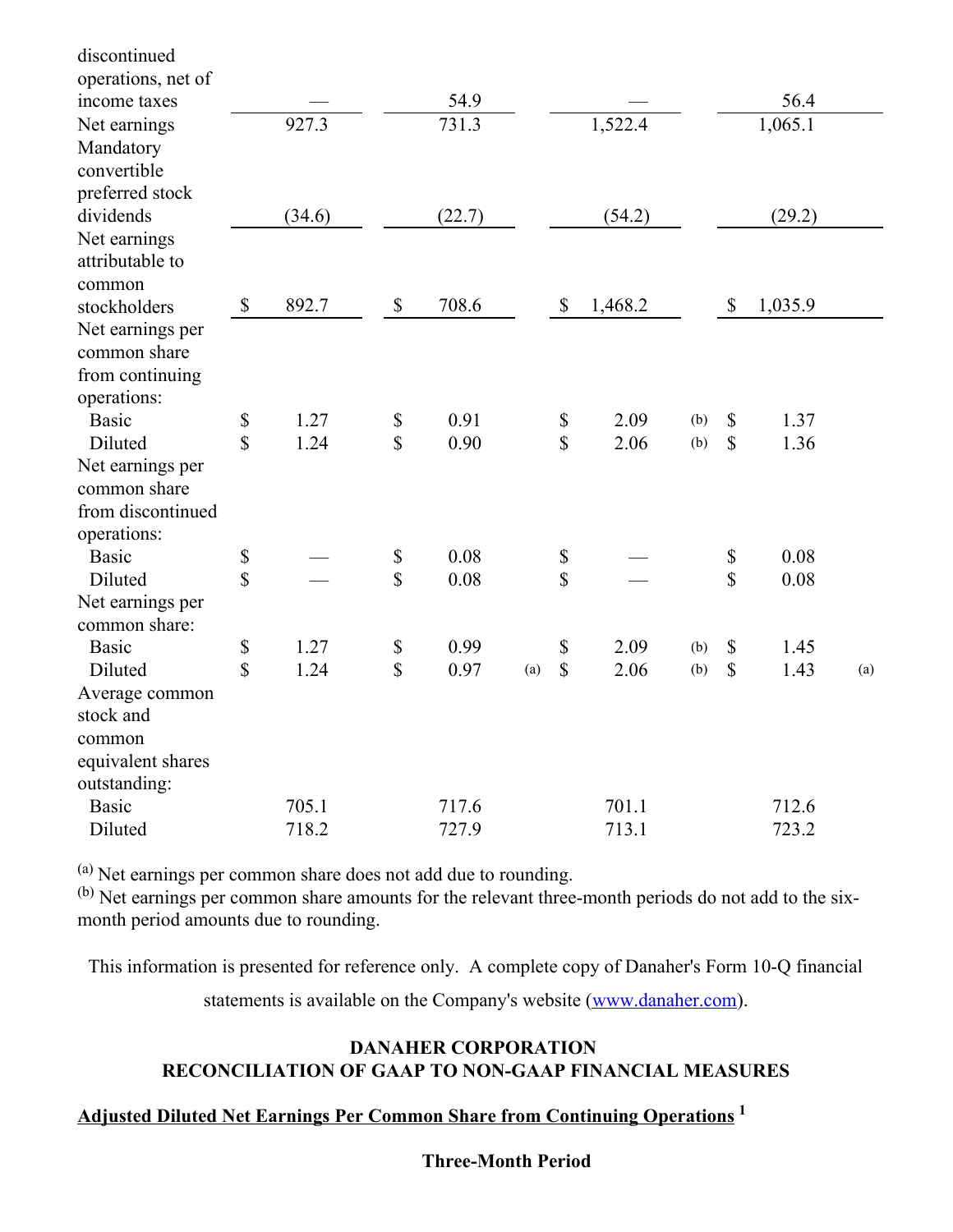|                                              | <b>Ended</b>    |                  |                 | <b>Six-Month Period Ended</b> |
|----------------------------------------------|-----------------|------------------|-----------------|-------------------------------|
|                                              | July 3,<br>2020 | June 28,<br>2019 | July 3,<br>2020 | June 28,<br>2019              |
| <b>Diluted Net Earnings Per Common</b>       |                 |                  |                 |                               |
| <b>Share from Continuing Operations</b>      |                 |                  |                 |                               |
| (GAAP)                                       | \$<br>1.24      | 0.90<br>\$       | 2.06<br>\$      | 1.36<br>\$                    |
| Pretax amortization of acquisition-          |                 |                  |                 |                               |
| related intangible assets <sup>A</sup>       | 0.43            | 0.21             | 0.65            | 0.43                          |
| Pretax acquisition-related fair value        |                 |                  |                 |                               |
| adjustments to inventory and deferred        |                 |                  |                 |                               |
| revenue, incremental transaction             |                 |                  |                 |                               |
| costs deemed significant and                 |                 |                  |                 |                               |
| integration preparation costs, in each       |                 |                  |                 |                               |
| case related to the acquisition of           |                 |                  |                 |                               |
| Cytiva $B$                                   | 0.31            | 0.03             | 0.39            | 0.05                          |
| Pretax impairment charges related to         |                 |                  |                 |                               |
| a facility in the Diagnostics segment        |                 |                  |                 |                               |
| and a trade name and other intangible        |                 |                  |                 |                               |
| assets in the Environmental $\&$             |                 |                  |                 |                               |
| Applied Solutions segment C                  |                 |                  | 0.01            |                               |
| Pretax fair value adjustments and            |                 |                  |                 |                               |
| losses on the Company's equity and           |                 |                  |                 |                               |
| limited partnership investments <sup>D</sup> | 0.01            |                  | 0.02            |                               |
| Gain on the sale of certain product          |                 |                  |                 |                               |
| lines in the Life Sciences segment in        |                 |                  |                 |                               |
| the second quarter of 2020 $E$               | (0.62)          |                  | (0.62)          |                               |
| Tax effect of all adjustments reflected      |                 |                  |                 |                               |
| above <sup>F</sup>                           | 0.05            | (0.04)           |                 | (0.09)                        |
| Discrete tax adjustments and other           |                 |                  |                 |                               |
| tax-related adjustments G                    |                 | (0.02)           | (0.04)          | 0.31                          |
| Declared dividends on the MCPS               |                 |                  |                 |                               |
| assuming "if-converted" method <sup>H</sup>  | 0.02            | 0.01             | 0.03            | 0.02                          |
| <b>Adjusted Diluted Net Earnings Per</b>     |                 |                  |                 |                               |
| <b>Common Share from Continuing</b>          |                 |                  |                 |                               |
| <b>Operations (Non-GAAP)</b>                 | \$<br>1.44      | 1.09<br>\$       | 2.50<br>\$      | 2.08<br>\$                    |
|                                              |                 |                  |                 |                               |

Each of the per share amounts above have been calculated assuming the Mandatory Convertible Preferred Stock ("MCPS") had been converted into shares of common stock.

# **Adjusted Diluted Shares Outstanding**

|                               |                     | <b>Three-Month Period Ended</b> | <b>Six-Month Period Ended</b> |                      |  |
|-------------------------------|---------------------|---------------------------------|-------------------------------|----------------------|--|
|                               | <b>July 3, 2020</b> | <b>June 28, 2019</b>            | <b>July 3, 2020</b>           | <b>June 28, 2019</b> |  |
| (shares in millions)          |                     |                                 |                               |                      |  |
| Average common stock and      |                     |                                 |                               |                      |  |
| common equivalent shares      |                     |                                 |                               |                      |  |
| outstanding - diluted         | 718.2               | 727.9                           | 713.1                         | 723.2                |  |
| Converted shares <sup>2</sup> | 16.8                | 11.9                            | 14.6                          | 8.1                  |  |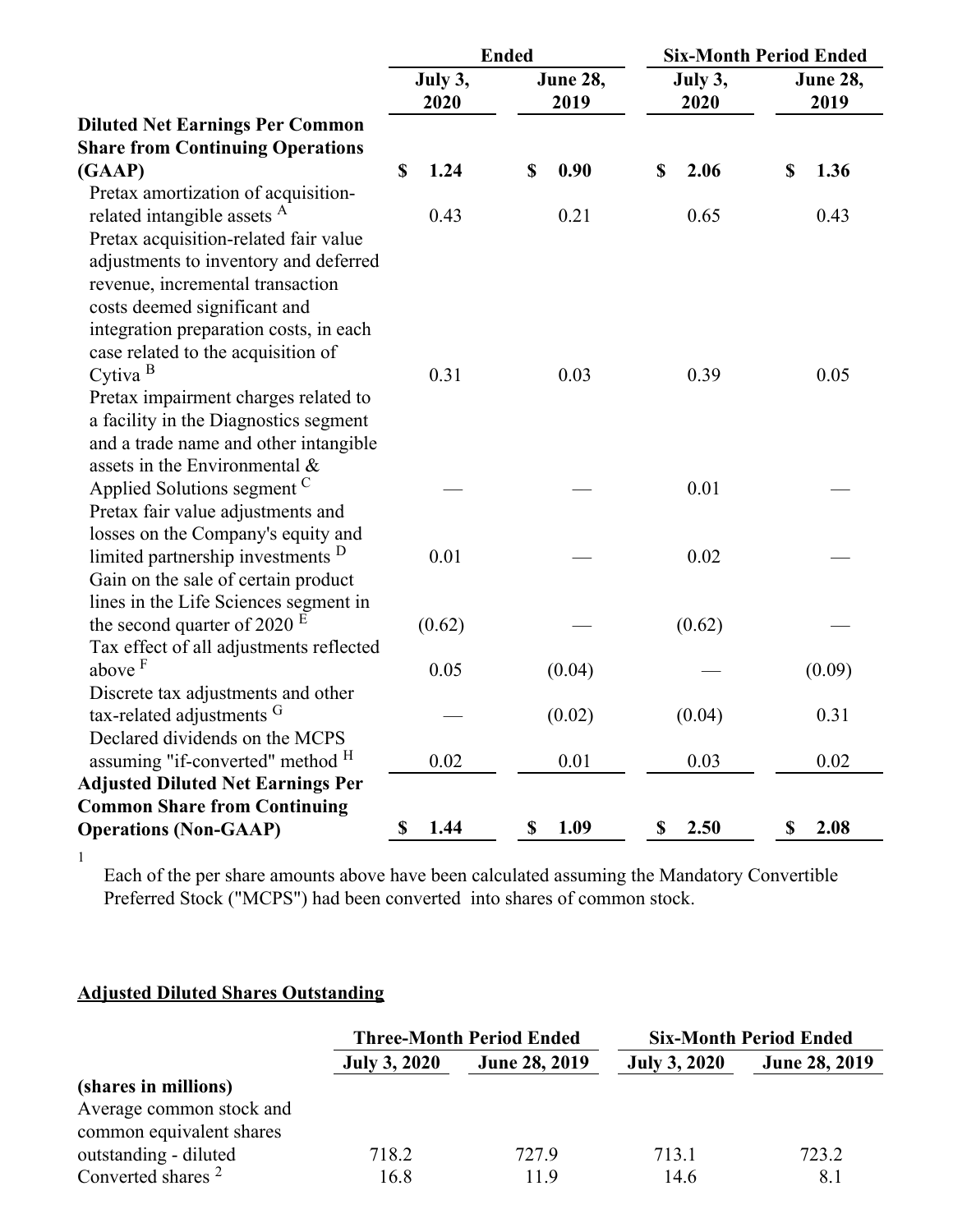| Adjusted average common      |       |       |       |       |
|------------------------------|-------|-------|-------|-------|
| stock and common equivalent  |       |       |       |       |
| shares outstanding - diluted | 735.0 | 739.8 | 727.7 | 731.3 |

2

The number of converted shares assumes the conversion of all MCPS and issuance of the underlying shares applying the "if-converted" method of accounting and using an average 20 trading-day trailing volume weighted average price ("VWAP") of \$172.83 and \$139.04 as of July 3, 2020 and June 28, 2019, respectively.

See the accompanying Notes to Reconciliation of GAAP to Non-GAAP Financial Measures

## **Core Sales Growth and Core Sales Growth Including Cytiva**

|                                 | % Change Three-Month Period<br>Ended July 3, 2020 |               | % Change Six-Month Period<br>Ended July 3, 2020 |               |
|---------------------------------|---------------------------------------------------|---------------|-------------------------------------------------|---------------|
|                                 | VS.                                               |               | VS.                                             |               |
|                                 | <b>Comparable 2019 Period</b>                     |               | <b>Comparable 2019 Period</b>                   |               |
| Total sales growth (GAAP)       | 19.0                                              | $\frac{0}{0}$ | 11.5                                            | $\frac{0}{0}$ |
| Impact of:                      |                                                   |               |                                                 |               |
| Acquisitions/divestitures       | (21.5)                                            | $\frac{0}{0}$ | (11.0)                                          | $\frac{0}{0}$ |
| Currency exchange rates         | 2.0                                               | $\%$          | 1.5                                             | $\frac{0}{0}$ |
| Core sales growth (decline)     |                                                   |               |                                                 |               |
| $(non-GAAP)$                    | (0.5)                                             | $\frac{0}{0}$ | 2.0                                             | $\frac{0}{0}$ |
| Impact of Cytiva sales growth   |                                                   |               |                                                 |               |
| (net of divested product lines) | 4.0                                               | $\%$          | 2.0                                             | $\frac{0}{0}$ |
| Core sales growth including     |                                                   |               |                                                 |               |
| Cytiva (non-GAAP)               | 3.5                                               | $\frac{0}{0}$ | 4.0                                             | $\frac{0}{0}$ |

# **Forecasted Core Sales Growth and Core Sales Growth Including Cytiva**

|                                                         | % Change Three-Month Period Ending<br>October 2, 2020 vs. Comparable 2019 |
|---------------------------------------------------------|---------------------------------------------------------------------------|
|                                                         | <b>Period</b>                                                             |
| Core sales growth (non-GAAP)                            | $+$ Low- to mid-single digit                                              |
| Impact of Cytiva sales growth (net of divested product) |                                                                           |
| lines)                                                  | $\sim$ 300-400 bps                                                        |
| Core sales growth including Cytiva (non-GAAP)           | $+$ Mid- to high-single digit                                             |

See the accompanying Notes to Reconciliation of GAAP to Non-GAAP Financial Measures

# **Reconciliation of Operating Cash Flows from Continuing Operations (GAAP) to Free Cash Flow from Continuing Operations (Non-GAAP)**

|                                             |                     | <b>Three-Month Period Ended</b> | Year-over-Year |  |  |
|---------------------------------------------|---------------------|---------------------------------|----------------|--|--|
|                                             | <b>July 3, 2020</b> | <b>June 28, 2019</b>            | Change         |  |  |
| <b>Cash Flows from (used in) Continuing</b> |                     |                                 |                |  |  |

**Operations (\$ in millions):**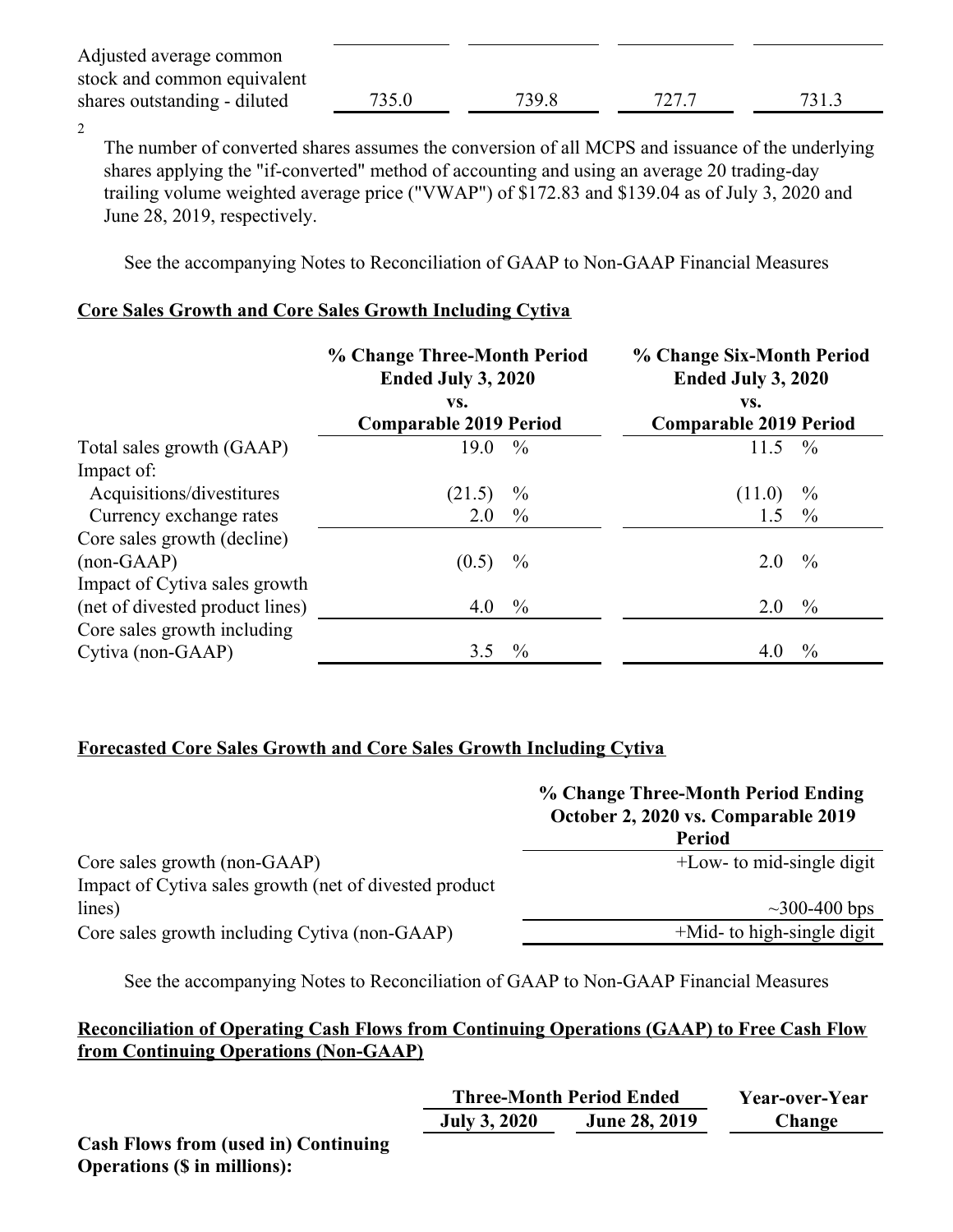| <b>Operating Cash Flows from Continuing</b>   |              |         |                           |         |                  |
|-----------------------------------------------|--------------|---------|---------------------------|---------|------------------|
| Operations (GAAP)                             | $\mathbb{S}$ | 1,445.0 | \$                        | 1,056.4 |                  |
| Investing Cash Flows from (used in)           |              |         |                           |         |                  |
| Continuing Operations (GAAP)                  | $\mathbb{S}$ | 539.3   | \$                        | (202.3) |                  |
| Financing Cash Flows (used in) from           |              |         |                           |         |                  |
| Continuing Operations (GAAP)                  | $\mathbb{S}$ | (888.0) | $\boldsymbol{\mathsf{S}}$ | 605.0   |                  |
| <b>Free Cash Flow from Continuing</b>         |              |         |                           |         |                  |
| <b>Operations (\$ in millions):</b>           |              |         |                           |         |                  |
| Operating Cash Flows from Continuing          |              |         |                           |         |                  |
| Operations (GAAP)                             | $\mathbb{S}$ | 1,445.0 | \$                        | 1,056.4 | $\approx$ 37.0%  |
| Less: payments for additions to property,     |              |         |                           |         |                  |
| plant and equipment (capital                  |              |         |                           |         |                  |
| expenditures) from continuing operations      |              |         |                           |         |                  |
| (GAAP)                                        |              | (155.4) |                           | (154.3) |                  |
| Plus: proceeds from sales of property,        |              |         |                           |         |                  |
| plant and equipment (capital disposals)       |              |         |                           |         |                  |
| from continuing operations (GAAP)             |              | 0.3     |                           | 11.2    |                  |
| Free Cash Flow from Continuing                |              |         |                           |         |                  |
| Operations (Non-GAAP)                         | \$           | 1,289.9 | \$                        | 913.3   | $\approx 41.0\%$ |
| <b>Ratio of Free Cash Flow from</b>           |              |         |                           |         |                  |
| <b>Continuing Operations to Net Earnings</b>  |              |         |                           |         |                  |
| from Continuing Operations (\$ in             |              |         |                           |         |                  |
| millions):                                    |              |         |                           |         |                  |
| Free Cash Flows from Continuing               |              |         |                           |         |                  |
| Operations from Above (GAAP)                  | \$           | 1,289.9 | \$                        | 913.3   |                  |
| Net Earnings from Continuing Operations       |              |         |                           |         |                  |
| (GAAP)                                        |              | 927.3   |                           | 676.4   |                  |
| Free Cash Flow from Continuing                |              |         |                           |         |                  |
| Operations to Net Earnings from               |              |         |                           |         |                  |
| <b>Continuing Operations Conversion Ratio</b> |              |         |                           |         |                  |
| (Non-GAAP)                                    |              | 1.39    |                           | 1.35    |                  |

We define free cash flow as operating cash flows from continuing operations, less payments for additions to property, plant and equipment from continuing operations ("capital expenditures") plus the proceeds from sales of plant, property and equipment from continuing operations ("capital disposals").

See the accompanying Notes to Reconciliation of GAAP to Non-GAAP Financial Measures

# **Notes to Reconciliation of GAAP to Non-GAAP Financial Measures**

Amortization of acquisition-related intangible assets in the following historical periods (\$ in millions) (only the pretax amounts set forth below are reflected in the amortization line item above): A

|                     | <b>Three-Month Period Ended</b> | <b>Six-Month Period Ended</b> |                      |  |  |  |
|---------------------|---------------------------------|-------------------------------|----------------------|--|--|--|
| <b>July 3, 2020</b> | <b>June 28, 2019</b>            | <b>July 3, 2020</b>           | <b>June 28, 2019</b> |  |  |  |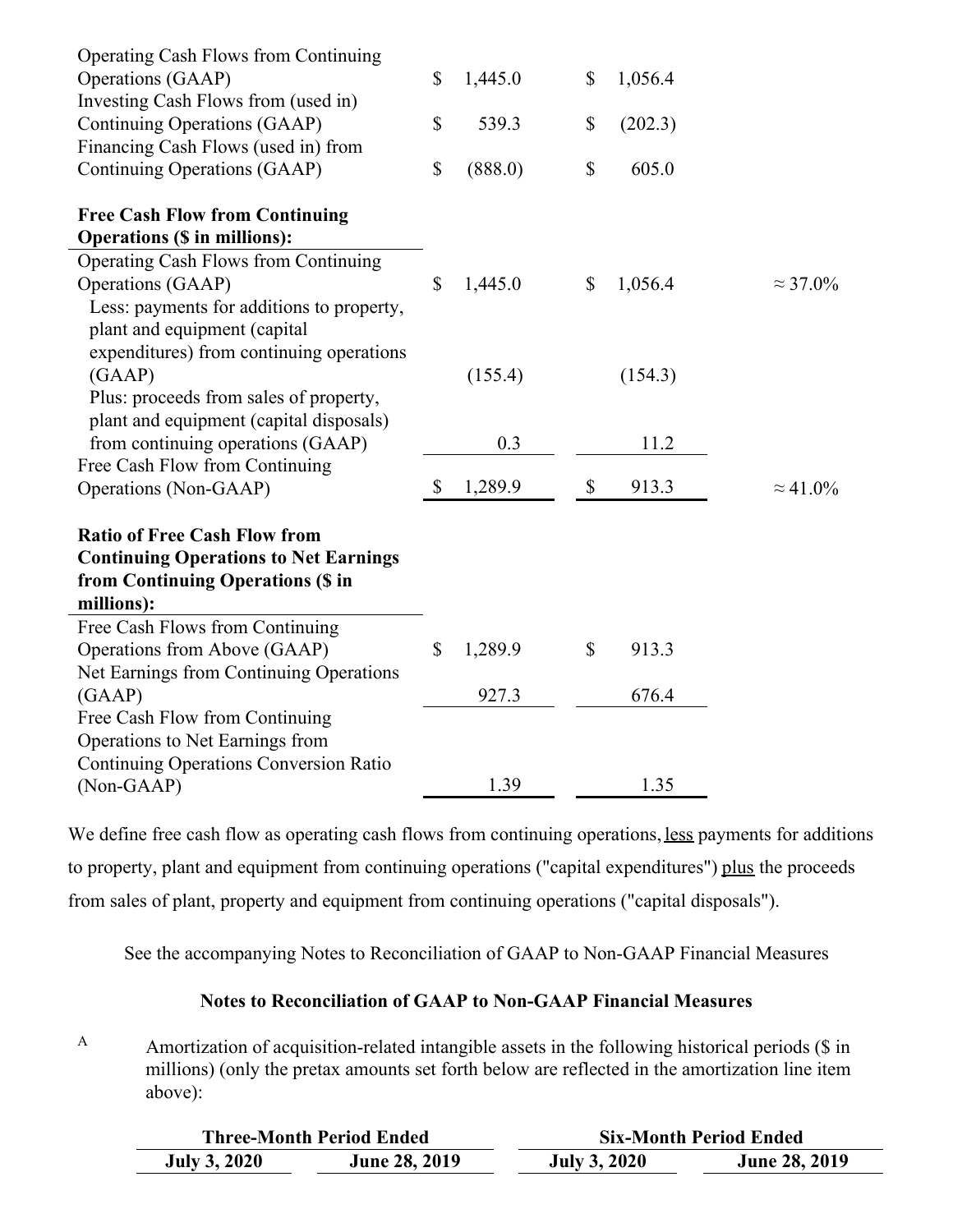| Pretax \$<br>After- | 314.1<br>$\mathbb{S}$ | 156.3 | $\mathbb{S}$ | 470.5 | $\mathbb{S}$ | 313.7 |
|---------------------|-----------------------|-------|--------------|-------|--------------|-------|
| tax                 | 252.9                 | 126.1 |              | 378.8 |              | 252.9 |

- Pretax costs incurred for fair value adjustments to inventory and deferred revenue related to the Cytiva Acquisition in the three-month period ended July 3, 2020 (\$228 million pretax as reported in this line item, \$178 million after-tax) and fair value adjustments to inventory and deferred revenue, transaction costs deemed significant and integration preparation costs related to the Cytiva Acquisition for the six-month period ended July 3, 2020 (\$288 million pretax as reported in this line item, \$231 million after-tax). Pretax costs incurred for transaction costs deemed significant and integration preparation costs related to the Cytiva Acquisition for the three-month period ended June 28, 2019 (\$18 million pretax as reported in this line item, \$16 million after-tax) and the six-month period ended June 28, 2019 (\$33 million pretax as reported in this line item, \$29 million after-tax). The Company deems acquisition-related transaction costs incurred in a given period to be significant (generally relating to the Company's larger acquisitions) if it determines that such costs exceed the range of acquisitionrelated transaction costs typical for Danaher in a given period. B
- Pretax impairment charges related to a facility in the Diagnostics segment and a trade name and other intangible assets in the Environmental  $\&$  Applied Solutions segment recorded in the six-month period ended July 3, 2020 (\$8 million pretax as reported in this line item, \$6 million after-tax).  $\overline{C}$
- Pretax fair value adjustments and losses on the Company's equity and limited partnership investments recorded in the three and six-month periods ended July 3, 2020 (\$6 million pretax as reported in this line item, \$4 million after-tax and \$13 million pretax as reported in this line item, \$10 million after-tax, respectively). D
- Pretax gain on the sale of certain product lines in the Life Sciences segment in the three and six-month periods ended July 3, 2020 (\$455 million pretax as reported in this line item, \$305 million after-tax). E
- This line item reflects the aggregate tax effect of all nontax adjustments reflected in the preceding line items of the table. In addition, the footnotes above indicate the after-tax amount of each individual adjustment item. Danaher estimates the tax effect of each adjustment item by applying Danaher's overall estimated effective tax rate to the pretax amount, unless the nature of the item and/or the tax jurisdiction in which the item has been recorded requires application of a specific tax rate or tax treatment, in which case the tax effect of such item is estimated by applying such specific tax rate or tax treatment. The MCPS dividends are not tax deductible and therefore the tax effect of the adjustments does not include any tax impact of the MCPS dividends. F
- Discrete tax adjustments and other tax-related adjustments for the six-month period ended July 3, 2020, include the impact of net discrete tax gains of \$27 million (or \$0.04 per diluted common share) related primarily to excess tax benefits from stock-based compensation and the release of reserves for uncertain tax positions due to the expiration of statutes of limitation. Discrete tax adjustments and other tax-related adjustments for the three-month period ended June 28, 2019 includes the impact of net discrete tax gains of \$18 million or \$0.02 per diluted common share. Discrete tax adjustments and other tax-related adjustments for the six-month period ended June 28, 2019 includes the impact of net discrete tax charges of \$227 million or G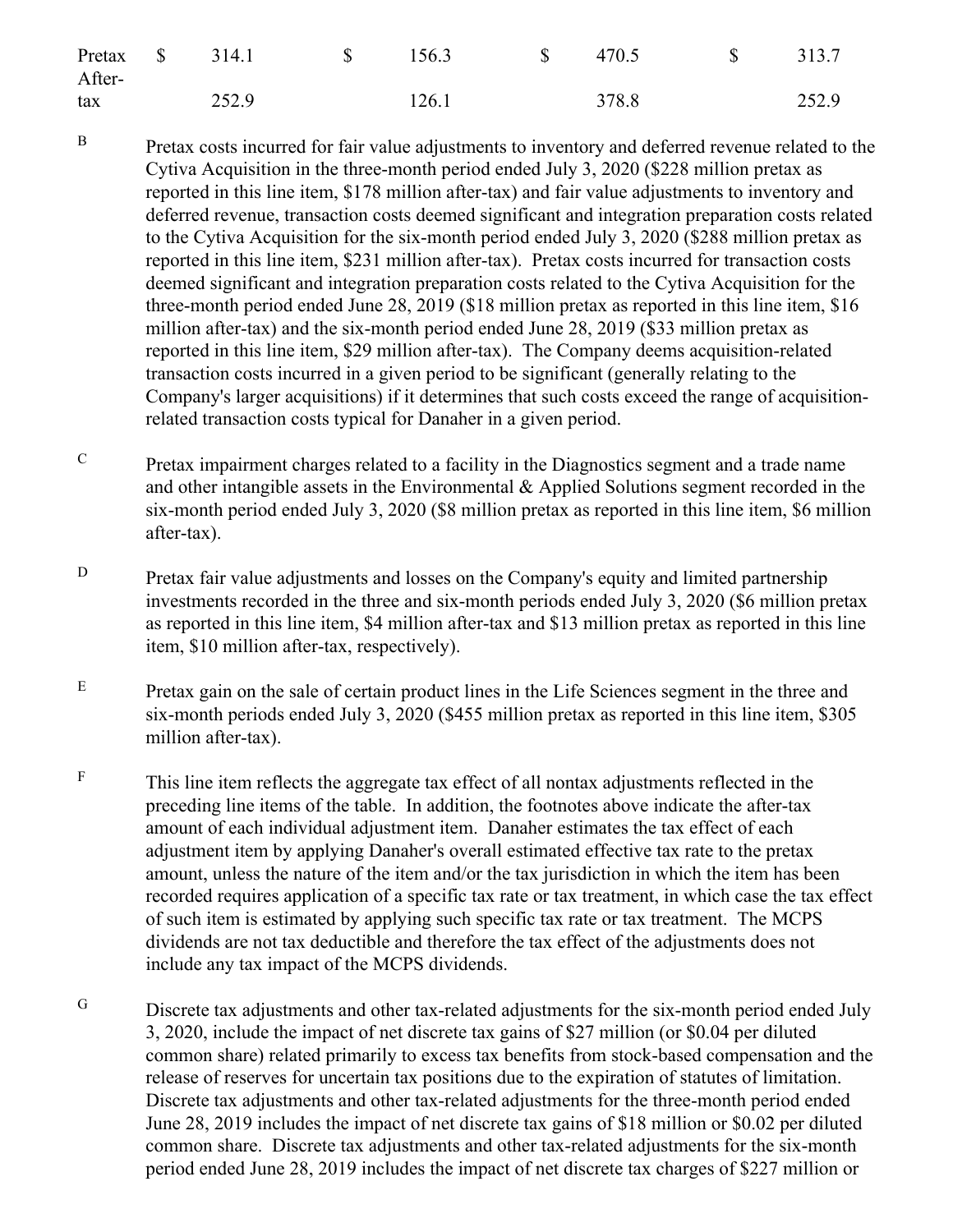\$0.31 per diluted common share. The discrete tax matters for the six-month period ended June 28, 2019 relate primarily to changes in estimates associated with prior period uncertain tax positions and audit settlements, net of the release of valuation allowances associated with certain foreign tax credits and tax benefits resulting from a change in law and excess tax benefits from stock-based compensation realized in the three and six-month periods ended June 28, 2019 in excess of anticipated levels. The Company anticipates excess tax benefits from stock compensation of approximately \$7 million per quarter and therefore excludes benefits in excess of this amount in the calculation of Adjusted Diluted Net Earnings Per Common Share from Continuing Operations.

In March 2019, the Company issued \$1.65 billion in aggregate liquidation preference of 4.75% MCPS. In May 2020. the Company issued \$1.72 billion in aggregate liquidation preference of 5.0% MCPS. Dividends on the 4.75% and 5.0% MCPS are payable on a cumulative basis at an annual rate of 4.75% and 5.0%, respectively, on the liquidation preference of \$1,000 per share. Unless earlier converted, each share of 4.75% MCPS will automatically convert on April 15, 2022 into between 6.6549 and 8.1522 shares of Danaher's common stock, subject to further anti-dilution adjustments. Unless earlier converted, each share of 5.0% MCPS will automatically convert on April 15, 2023 into between 5.0081 and 6.1349 shares of Danaher's common stock, subject to further anti-dilution adjustments. The number of shares of Danaher's common stock issuable on conversion of the MCPS will be determined based on the VWAP per share of the Company's common stock over the 20 consecutive trading day period beginning on, and including, the 21st scheduled trading day immediately before April 15, 2022 and April 15, 2023 for the 4.75% and 5.0% MCPS, respectively. For the purposes of calculating adjusted earnings per share, the Company has excluded the paid and anticipated MCPS cash dividends and assumed the "if-converted" method of share dilution (the incremental shares of common stock deemed outstanding applying the "if-converted" method of calculating share dilution are referred to as the "Converted Shares".)

#### **Statement Regarding Non-GAAP Measures**

Each of the non-GAAP measures set forth above should be considered in addition to, and not as a replacement for or superior to, the comparable GAAP measure, and may not be comparable to similarly titled measures reported by other companies. Management believes that these measures provide useful information to investors by offering additional ways of viewing Danaher Corporation's ("Danaher" or the "Company") results that, when reconciled to the corresponding GAAP measure, help our investors to:

- with respect to Adjusted Diluted Net Earnings Per Common Share from Continuing Operations, understand the long-term profitability trends of our business and compare our profitability to prior and future periods and to our peers;
- with respect to core sales from continuing operations, identify underlying growth trends in our business and compare our sales performance with prior and future periods and to our peers; and
- with respect to free cash flow (the "FCF Measure"), understand Danaher's ability to generate cash without external financings, strengthen its balance sheet, invest in its business and grow its business through acquisitions and other strategic opportunities (although a limitation of free cash flow is that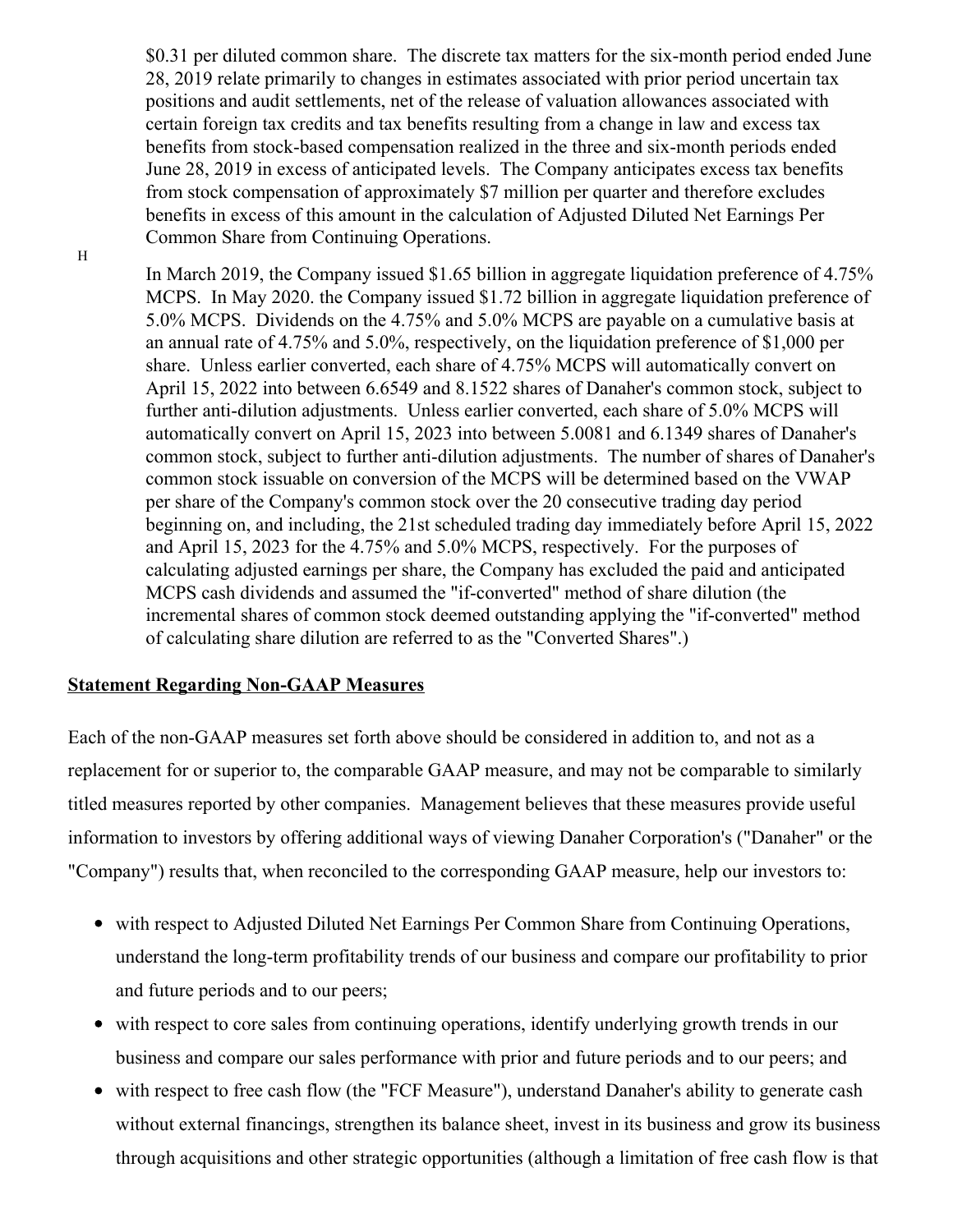it does not take into account the Company's debt service requirements and other non-discretionary expenditures, and as a result the entire free cash flow amount is not necessarily available for discretionary expenditures).

We also present core sales from continuing operations on a basis that includes sales attributable to Cytiva (formerly the Biopharma Business of General Electric Company's ("GE") Life Sciences business), which Danaher acquired from GE on March 31, 2020. Historically Danaher has calculated core sales solely on a basis that excludes sales from acquired businesses recorded prior to the first anniversary of the acquisition. However, given Cytiva's significant size and historical core sales growth rate, in each case compared to Danaher's existing businesses, management believes it is appropriate to also present core sales on a basis that includes Cytiva sales. Management believes this presentation provides useful information to investors by demonstrating the impact Cytiva has on the Company's current growth profile, rather than waiting to demonstrate such impact 12 months after the acquisition when Cytiva would normally have been included in Danaher's core sales calculation. Danaher calculates period-to-period core sales growth including Cytiva by adding to the baseline period sales Cytiva's historical sales from such period (when it was owned by GE), net of the sales of the divested product lines and also adding the Cytiva sales to the current period.

Management uses these non-GAAP measures to measure the Company's operating and financial performance, and uses core sales and non-GAAP measures similar to Adjusted Diluted Net Earnings Per Common Share from Continuing Operations and the FCF Measure in the Company's executive compensation program.

The items excluded from the non-GAAP measures set forth above have been excluded for the following reasons:

- With respect to Adjusted Diluted Net Earnings Per Common Share from Continuing Operations:
	- We exclude the amortization of acquisition-related intangible assets because the amount and timing of such charges are significantly impacted by the timing, size, number and nature of the acquisitions we consummate. While we have a history of significant acquisition activity we do not acquire businesses on a predictable cycle, and the amount of an acquisition's purchase price allocated to intangible assets and related amortization term are unique to each acquisition and can vary significantly from acquisition to acquisition. Exclusion of this amortization expense facilitates more consistent comparisons of operating results over time between our newly acquired and long-held businesses, and with both acquisitive and nonacquisitive peer companies. We believe however that it is important for investors to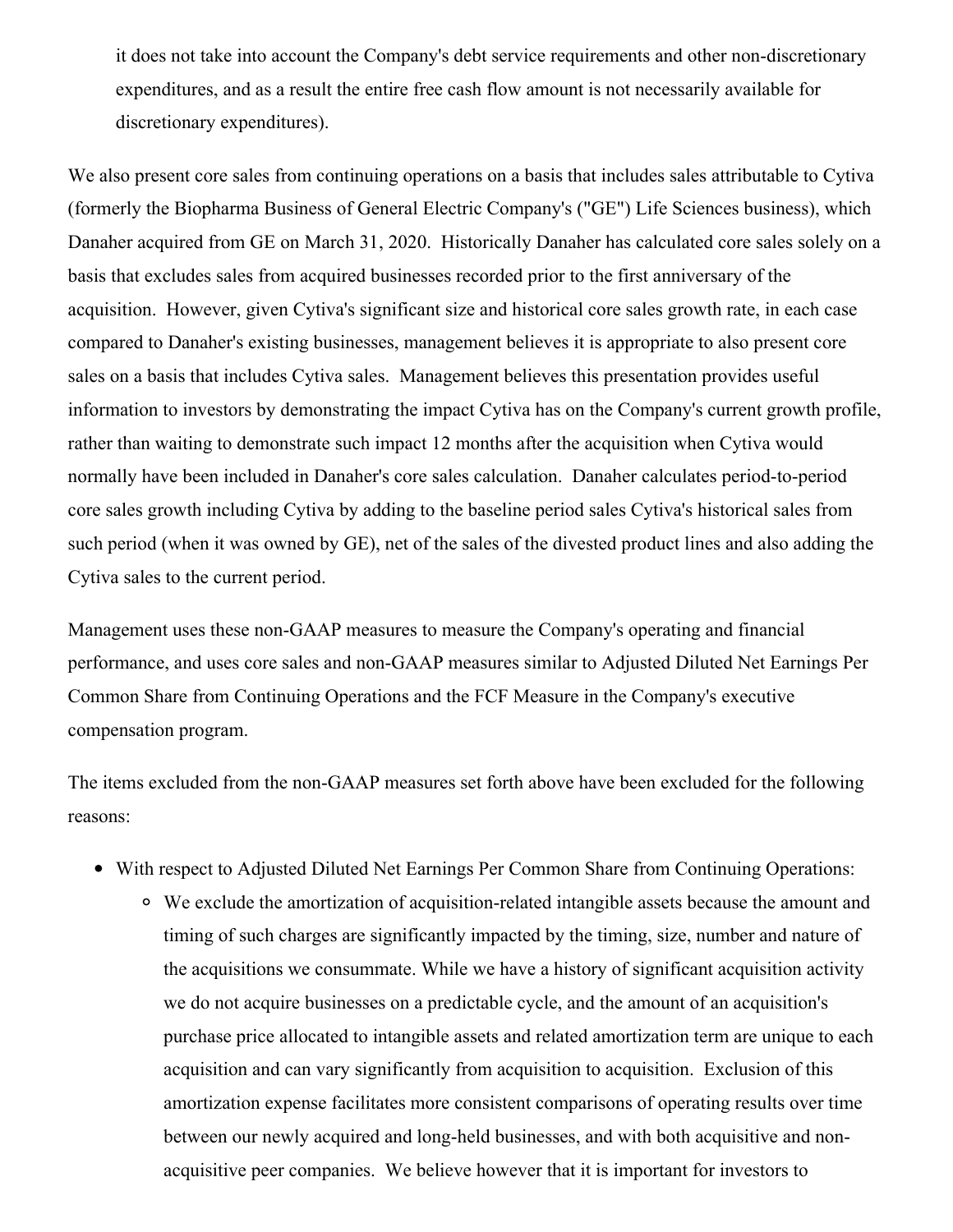understand that such intangible assets contribute to sales generation and that intangible asset amortization related to past acquisitions will recur in future periods until such intangible assets have been fully amortized.

- We exclude costs incurred pursuant to discrete restructuring plans that are fundamentally different (in terms of the size, strategic nature and planning requirements, as well as the inconsistent frequency, of such plans) from the ongoing productivity improvements that result from application of the Danaher Business System. Because these restructuring plans are incremental to the core activities that arise in the ordinary course of our business and we believe are not indicative of Danaher's ongoing operating costs in a given period, we exclude these costs to facilitate a more consistent comparison of operating results over time.
- With respect to the other items excluded from Adjusted Diluted Net Earnings Per Common Share from Continuing Operations, we exclude these items because they are of a nature and/or size that occur with inconsistent frequency, occur for reasons that may be unrelated to Danaher's commercial performance during the period and/or we believe that such items may obscure underlying business trends and make comparisons of long-term performance difficult.
- Danaher's Mandatory Convertible Preferred Stock ("MCPS") will mandatorily convert into Danaher common stock on the mandatory conversion date, which is expected to be April 15, 2022 and April 15, 2023 for the 4.75% and 5.0% MCPS, respectively, (unless converted or redeemed earlier in accordance with the terms of the applicable certificate of designations). On the prior pages, we present the earnings per share-related measures on a basis which assumes the MCPS had already been converted as of the beginning of the applicable period (and accordingly also exclude the dividends that were actually paid on the MCPS during such period, since such dividends would no longer be paid once the MCPS convert). We believe this presentation provides useful information to investors by helping them understand what the net impact will be on Danaher's earnings per share-related measures once the MCPS convert into Danaher common stock.
- With respect to core sales from continuing operations and core sales from continuing operations including Cytiva, (1) we exclude the impact of currency translation because it is not under management's control, is subject to volatility and can obscure underlying business trends, and (2) we exclude the effect of acquisitions (other than Cytiva, in the case of core sales from continuing operations including Cytiva) and divested product lines because the timing, size, number and nature of such transactions can vary significantly from period-to-period and between us and our peers, which we believe may obscure underlying business trends and make comparisons of long-term